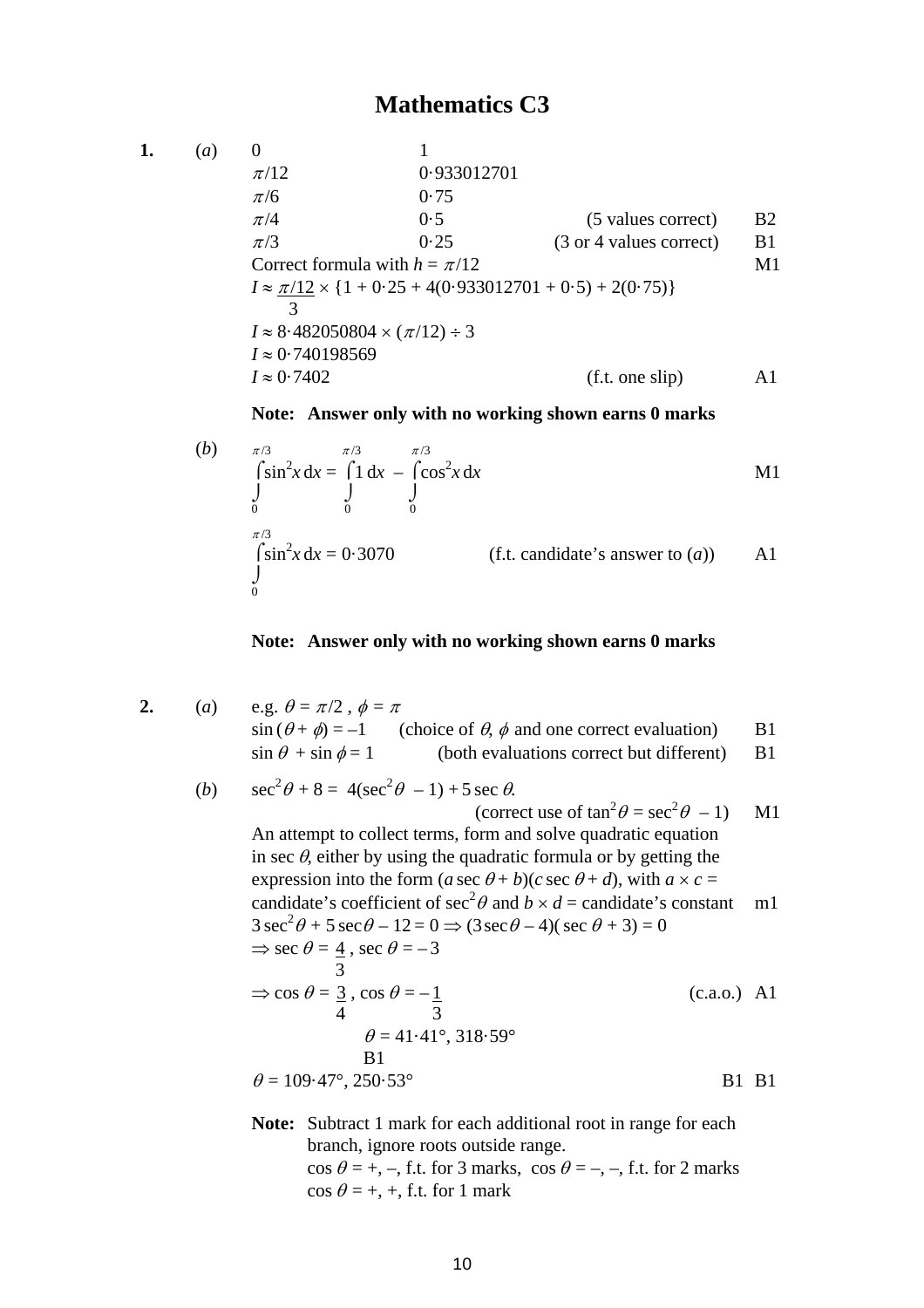3. (a) (i) candidate's *x*-derivative = 
$$
6t
$$
,  
\ncandidate's *y*-derivative =  $6t^5 - 12t^2$   
\n(at least two of the three terms correct) B1  
\n
$$
\frac{dy}{dx} = \frac{\text{candidate's } y\text{-derivative}}{\text{candidate's } x\text{-derivative}}
$$
 M1  
\n
$$
\frac{dy}{dx} = \frac{6t^5 - 12t^2}{6t}
$$
 (c.a.o.) A1  
\n(ii) 
$$
\frac{6t^5 - 12t^2}{6t} = \frac{7}{6}
$$
 (f.t. candidate's expression from (i)) M1

(ii) 
$$
\frac{6t^5 - 12t^2}{6t} = \frac{7}{2}
$$
 (f.t. candidate's expression from (i)) M1  

$$
2t^4 - 4t - 7 = 0
$$
  
(convincing) A1

(b) 
$$
f(t) = 2t^4 - 4t - 7
$$
  
\nAn attempt to check values or signs of  $f(t)$  at  $t = 1$ ,  $t = 2$   
\n $f(1) = -9 < 0$ ,  $f(2) = 17 > 0$   
\nChange of sign  $\Rightarrow f(t) = 0$  has root in (1, 2)  
\n $t_0 = 1.6$   
\n $t_1 = 1.608861654$  ( $t_1$  correct, at least 5 places after the point) B1  
\n $t_2 = 1.609924568$   
\n $t_3 = 1.610051919$   
\n $t_4 = 1.610067175 = 1.61007$  ( $t_4$  correct to 5 decimal places)  
\nAn attempt to check values or signs of  $f(t)$  at  $t = 1.610065$ ,  
\n $t = 1.610075$   
\n $f(1.610065) = -1.25 \times 10^{-4} < 0$ ,  $f(1.610075) = 1.69 \times 10^{-4} > 0$  A1  
\nChange of sign  $\Rightarrow \alpha = 1.61007$  correct to five decimal places

# **Note: 'Change of sign' must appear at least once.**

4. 
$$
\frac{d(x^2y^2)}{dx} = x^2 \times 2y \frac{dy}{dx} + 2x \times y^2
$$

$$
\frac{d}{dx}(2y^3) = 6y^2 \times \frac{dy}{dx}
$$
 B1

$$
\frac{d}{dx}(x^4 - 2x + 6) = 4x^3 - 2
$$
 B1

$$
x = 2, y = 3 \Rightarrow \underline{dy} = \underline{66} = \underline{11}
$$
 (o.e.) (c.a.o.) B1  
dx 30 5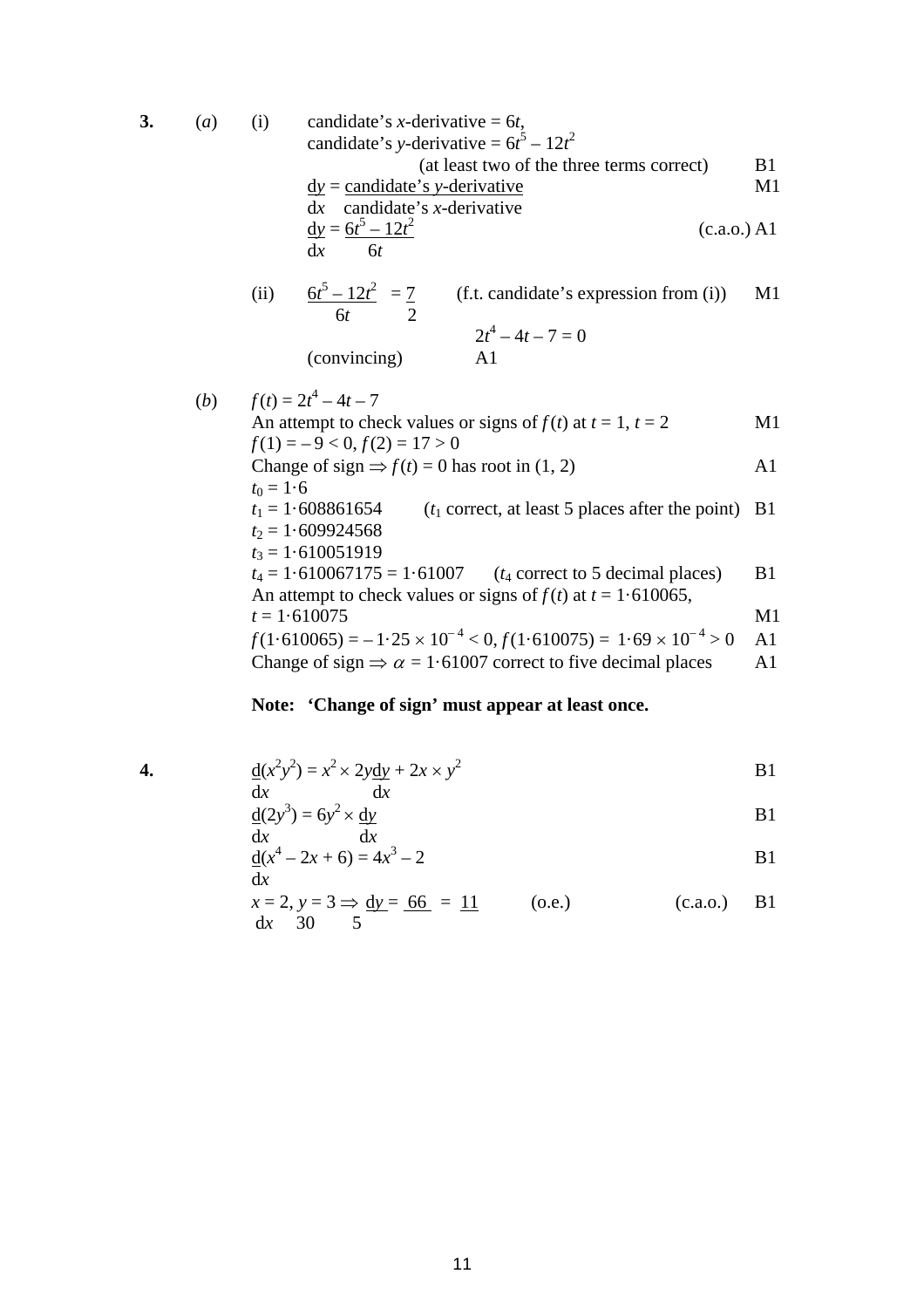5. (a) 
$$
\frac{dy}{dx} = \frac{4}{1 + (4x)^2}
$$
 or  $\frac{1}{1 + (4x)^2}$  or  $\frac{4}{1 + 4x^2}$  M1  
 $\frac{dy}{dx} = \frac{4}{1 + 16x^2}$  A1

$$
\frac{1}{x} - \frac{1}{1 + 16x^2}
$$

(b) 
$$
\frac{dy}{dx} = e^{x^3} \times f(x)
$$
 (f(x)  $\neq$ 1)  

$$
\frac{dy}{dx} = 3x^2 \times e^{x^3}
$$
 A1

$$
dx \qquad \qquad \text{A1}
$$

(c) 
$$
\frac{dy}{dx} = x^5 \times f(x) + \ln x \times g(x)
$$
 (f(x), g(x) \neq 1) M1

$$
\frac{dy}{dx} = x^5 \times f(x) + \ln x \times g(x)
$$
 (either  $f(x) = 1/x$  or  $g(x) = 5x^4$ ) A1  
\n
$$
\frac{dy}{dx} = x^4 + 5x^4 \times \ln x
$$
 (c.a.o.) A1

(d) 
$$
\frac{dy}{dx} = \frac{(5 - 4x^2) \times f(x) - (3 - 2x^2) \times g(x)}{(5 - 4x^2)^2}
$$
 (f(x), g(x)  $\neq$ 1) M1  
\n
$$
\frac{dy}{dx} = \frac{(5 - 4x^2) \times f(x) - (3 - 2x^2) \times g(x)}{(5 - 4x^2)^2}
$$
 (either f(x) = -4x or g(x) = -8x) A1  
\n
$$
\frac{dy}{dx} = \frac{4x}{(5 - 4x^2)^2}
$$
 (c.a.o.) A1

6. (a) (i) 
$$
\int \sin(x/4) dx = k \times \cos(x/4) + c
$$
  $(k = -1, 4, -4, -1/4)$  M1

$$
\int \sin (x/4) dx = -4 \times \cos (x/4) + c
$$
 A1

(ii) 
$$
\int e^{2x/3} dx = k \times e^{2x/3} + c
$$
  $(k = 1, \frac{2}{3}, \frac{3}{2})$  M1

$$
\int_{1}^{2\sqrt{3}} dx = \frac{3}{2} \times e^{2x/3} + c
$$

(iii) 
$$
\int \frac{7}{8x-2} dx = k \times 7 \times \ln |8x-2| + c \qquad (k = 1, 8, \frac{1}{8}) \qquad \text{M1}
$$

$$
\int \frac{7}{8x-2} dx = \frac{1}{8} \times 7 \times \ln |8x-2| + c \qquad \text{A1}
$$

## **Note: The omission of the constant of integration is only penalised once**.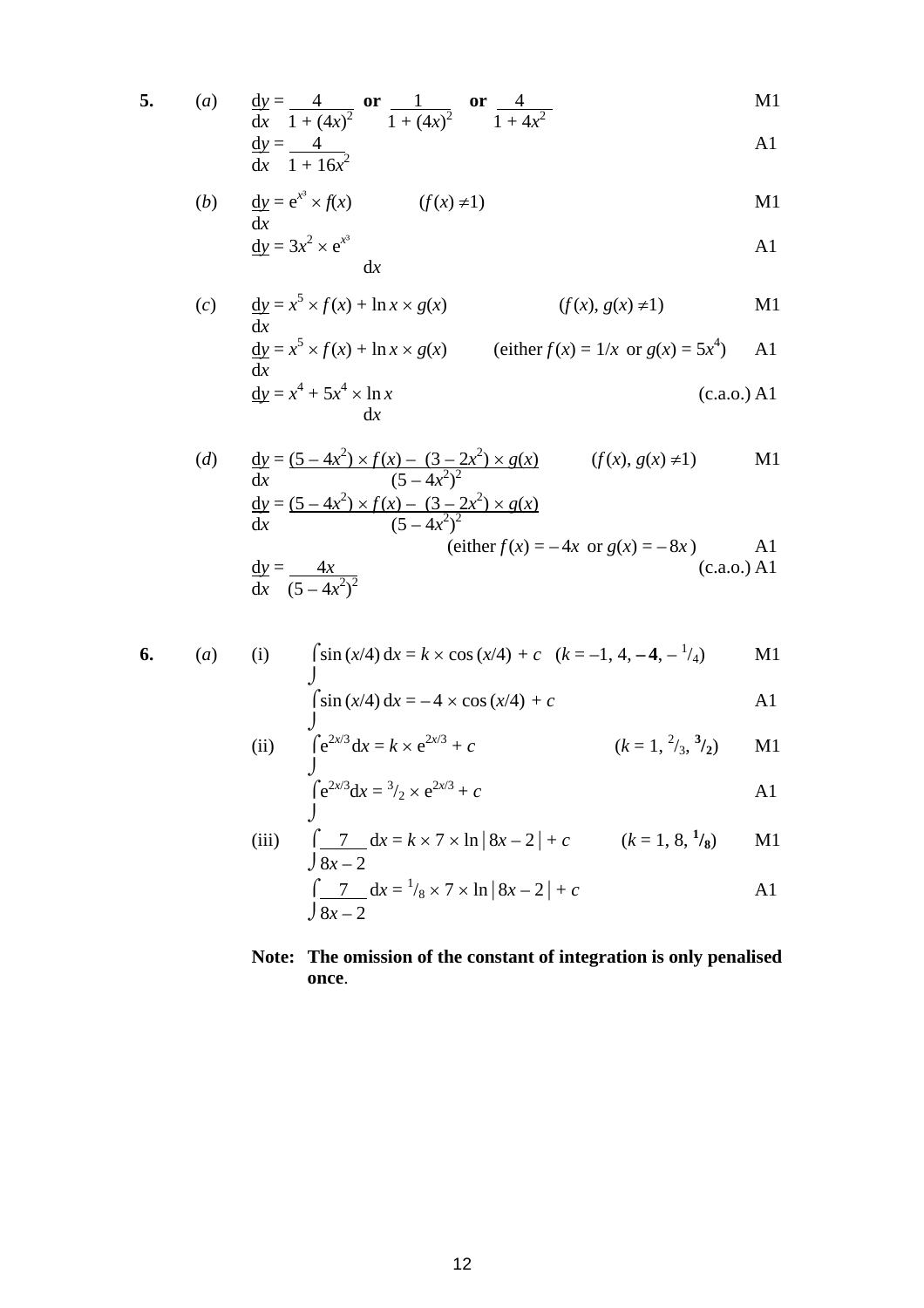(b) 
$$
\int_{0}^{2\pi} (5x + 4)^{-1/2} dx = k \times \frac{(5x + 4)^{1/2}}{1/2}
$$
 (k = 1, 5, <sup>1</sup>/<sub>5</sub>) M1  
\n8  
\n
$$
\int_{0}^{9} (3 \times (5x + 4)^{-1/2} dx = \left[3 \times \frac{1}{5} \times \frac{(5x + 4)^{1/2}}{1}\right]_{0}^{9}
$$
 A1

$$
\begin{array}{c}\n1 \\
\downarrow \\
\hline\n1/2\n\end{array}
$$

A correct method for substitution of limits in an expression of the form  $m \times (5x + 4)^{1/2}$  M1

$$
\int_{1}^{9} 3 \times (5x + 4)^{-1/2} dx = \frac{42}{5} - \frac{18}{5} = \frac{24}{5} = 4.8
$$

(f.t. only for solutions of 24 and 120 from  $k = 1$ , 5 respectively) A1

#### **Note: Answer only with no working shown earns 0 marks**

| 7. | $\left( a\right)$ | Trying to solve either $4x - 5 \ge 3$ or $4x - 5 \le -3$ |                                                                                      |                      | M1 |
|----|-------------------|----------------------------------------------------------|--------------------------------------------------------------------------------------|----------------------|----|
|    |                   | $4x-5\geq 3 \Rightarrow x\geq 2$                         |                                                                                      |                      |    |
|    |                   |                                                          | $4x-5 \le -3 \Rightarrow x \le \frac{1}{2}$ (solving both inequalities correctly) A1 |                      |    |
|    |                   | Required range: $x \le \frac{1}{2}$ or $x \ge 2$         |                                                                                      | $(f.t. one slip)$ A1 |    |
|    |                   | <b>Alternative mark scheme</b>                           |                                                                                      |                      |    |
|    |                   |                                                          | $(4x-5)^2 \ge 9$ (forming and trying to solve quadratic)                             |                      | M1 |
|    |                   | Critical values $x = \frac{1}{2}$ and $x = 2$            |                                                                                      |                      | A1 |

Required range: 
$$
x \le \frac{1}{2}
$$
 or  $x \ge 2$  (f.t. one slip) A1

(b) 
$$
(3|x| + 1)^{1/3} = 4 \Rightarrow 3|x| + 1 = 4^3
$$
  
  $x = \pm 21$  A1

$$
8. \qquad (a)
$$



Correct shape, including the fact that the *x*-axis is an asymptote for  $y = f(x)$  at  $-\infty$ <br>  $y = f(x)$  cuts v-axis at (0, 1) B1  $y = f(x)$  cuts *y*-axis at (0, 1)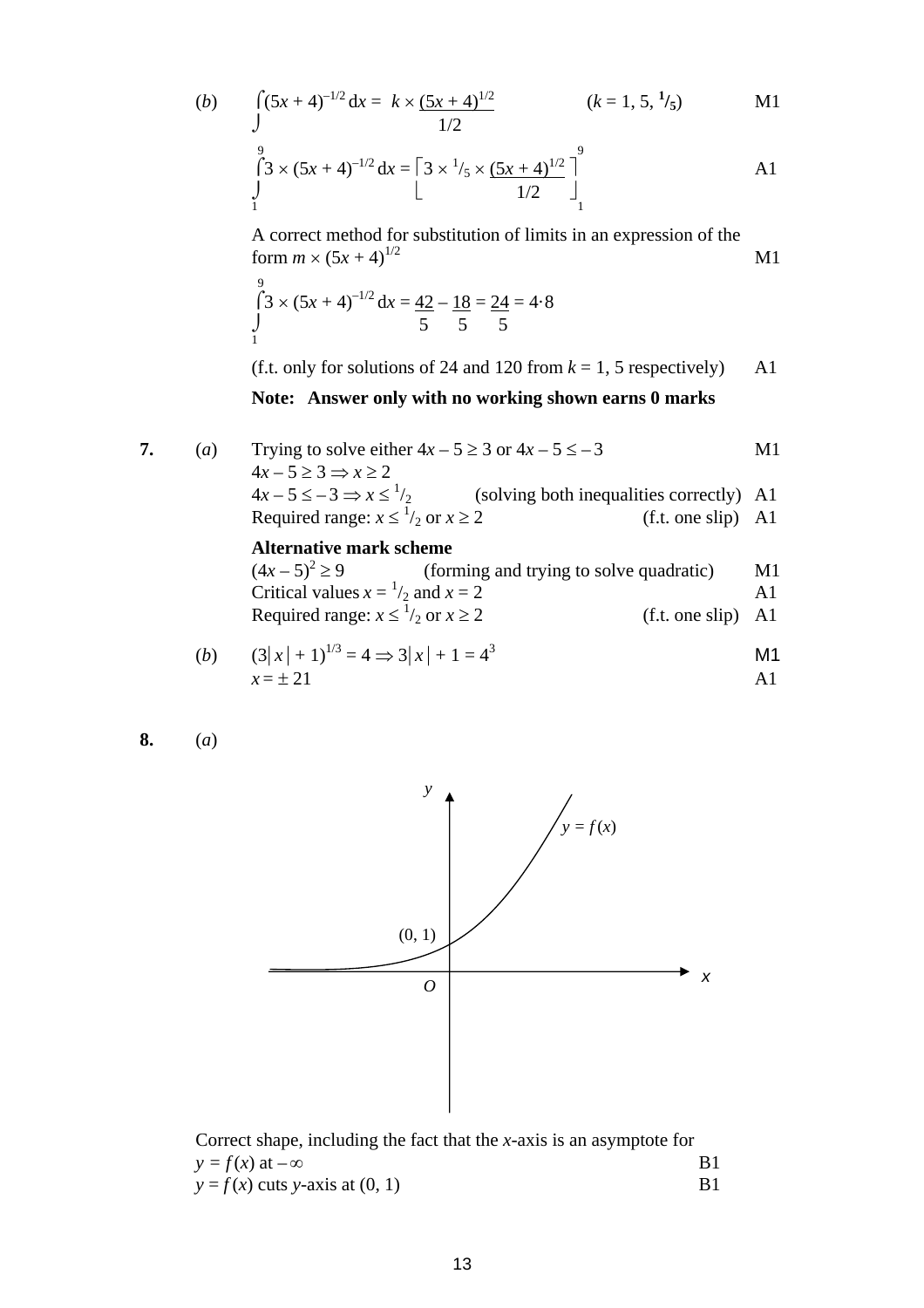(*b*) (i)



Correct shape, including the fact that  $y = -4$  is an asymptote for  $y = f(3x) - 4$  at  $-\infty$  B1  $y = f(3x) - 4$  at  $-\infty$ 

(ii) 
$$
y = f(3x) - 4
$$
 at cuts y-axis at  $(0, -3)$  B1

(iii) 
$$
e^{3x} = 4 \implies 3x = \ln 4
$$
  
  $x = 0.462$    
 A1

### **Note: Answer only with no working shown earns M0 A0**

9. (a) 
$$
y=3-\frac{1}{\sqrt{x-2}} \Rightarrow 3 \pm y = \pm \frac{1}{\sqrt{x-2}}
$$
 (separating variables) M1  
 $x-2=\frac{1}{(3 \pm y)^2}$  or  $\frac{1}{(y \pm 3)^2}$  m1  
 $x = 2 + \frac{1}{(3-y)^2}$  (c.a.o.) A1

$$
f^{-1}(x) = 2 + \frac{(3 - y)^2}{(3 - x)^2}
$$
 (f.t. one slip) A1

(b) 
$$
D(f^{-1}) = [2.5, 3)
$$
  
\n $[2.5$   
\nB1  
\nB1  
\nB1